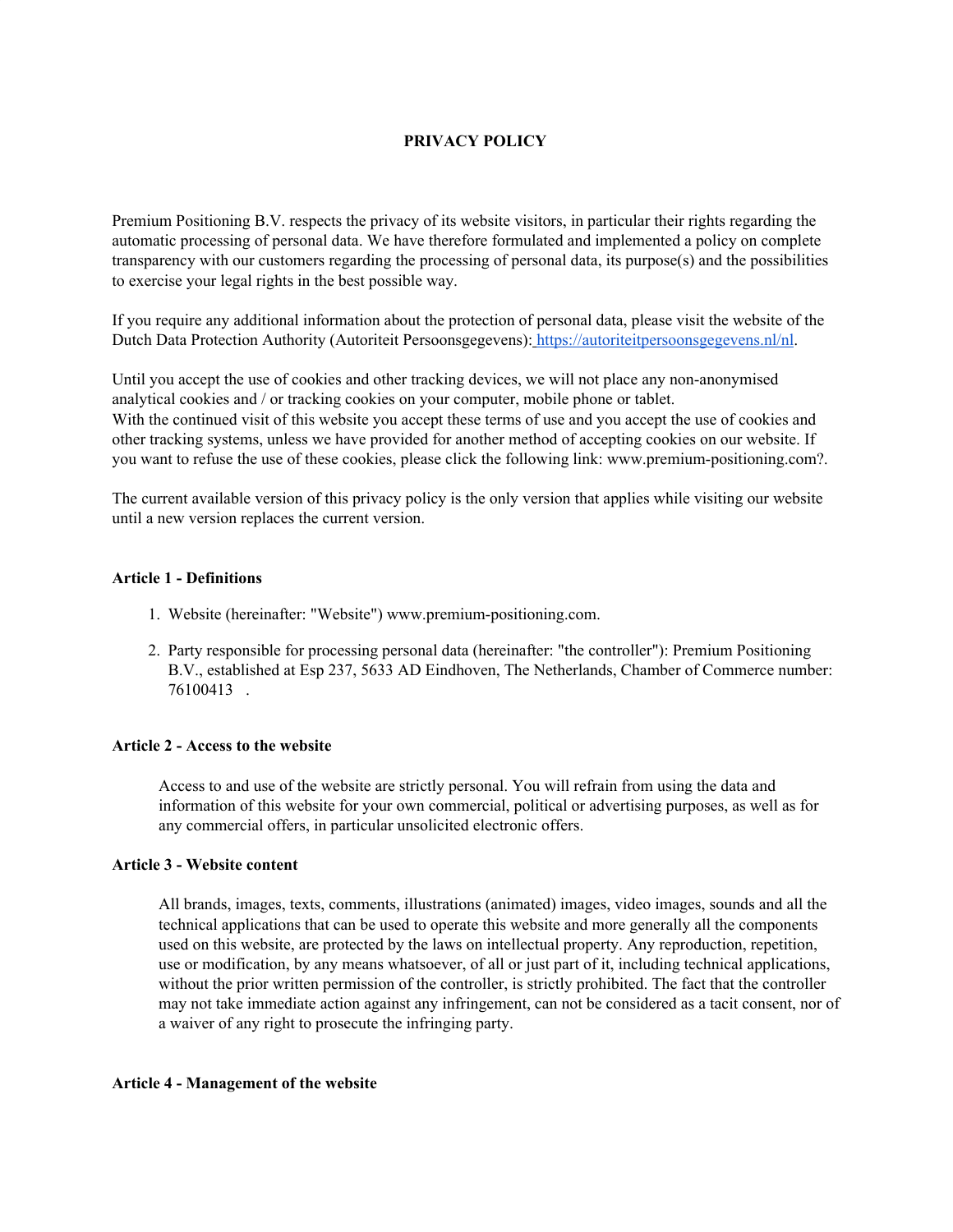For the purpose of proper management of the site, the controller may at any time:

- suspend, interrupt, reduce or decline the access to the website for a particular category of visitors
- delete all information that may disrupt the functioning of the website or conflicts with national or international laws or is contrary to internet etiquette
- make the website temporarily unavailable in order to perform updates

### **Article 5 - Responsibilities**

- 1. The controller is not liable for any failure, disturbances, difficulties or interruptions in the functioning of the website, causing the (temporary) inaccessibility of the website or of any of its functionalities. You, yourself, are responsible for the way you seek connection to our website. You need to take all appropriate steps to protect your equipment and data against hazards such as virus attacks on the Internet. Furthermore, you are responsible for which websites you visit and what information you seek.
- 2. The controller is not liable for any legal proceedings taken against you:
	- because of the use of the website or services accessible via the Internet
	- for violating the terms of this privacy policy
- 3. The controller is not liable for any damages that incur to you or third parties or your equipment, as a result of your connection to or use of the website and you will refrain from any subsequent (legal) action against the controller.
- 4. If the controller is involved in a dispute because of your (ab)use of this website, he is entitled to (re)claim all subsequent damages from you.

# **Article 6 - Collection of data**

- 1. Your personal data will be collected by Premium Positioning B.V. and (an) external processor(s) .
- 2. Personal data means any information relating to an identified or identifiable natural person ('data subject').
- 3. An identifiable natural person is one who can be identified, directly or indirectly, in particular by reference to an identifier such as a name, an identification number, location data, an online identifier or to one or more factors specific to the physical, physiological, genetic, mental, economic, cultural or social identity of that natural person.
- 4. The personal data that are collected on the website are used mainly by the collector in order to maintain a (commercial) relationship with you and if applicable in order to process your orders. They are recorded in an (electronic) register.

# **Article 7 - Your rights regarding information**

- 1. Pursuant to Article 13 paragraph 2 sub b GDPR each data subject has the right to information on and access to, and rectification, erasure and restriction of processing of his personal data, as well as the right to object to the processing and the right to data portability.
- 2. You can exercise these rights by contacting us at info@premium-positioning.com.
- 3. Each request must be accompanied by a copy of a valid ID, on which you put your signature and state the address where we can contact you.
- 4. Within one month of the submitted request, you will receive an answer from us.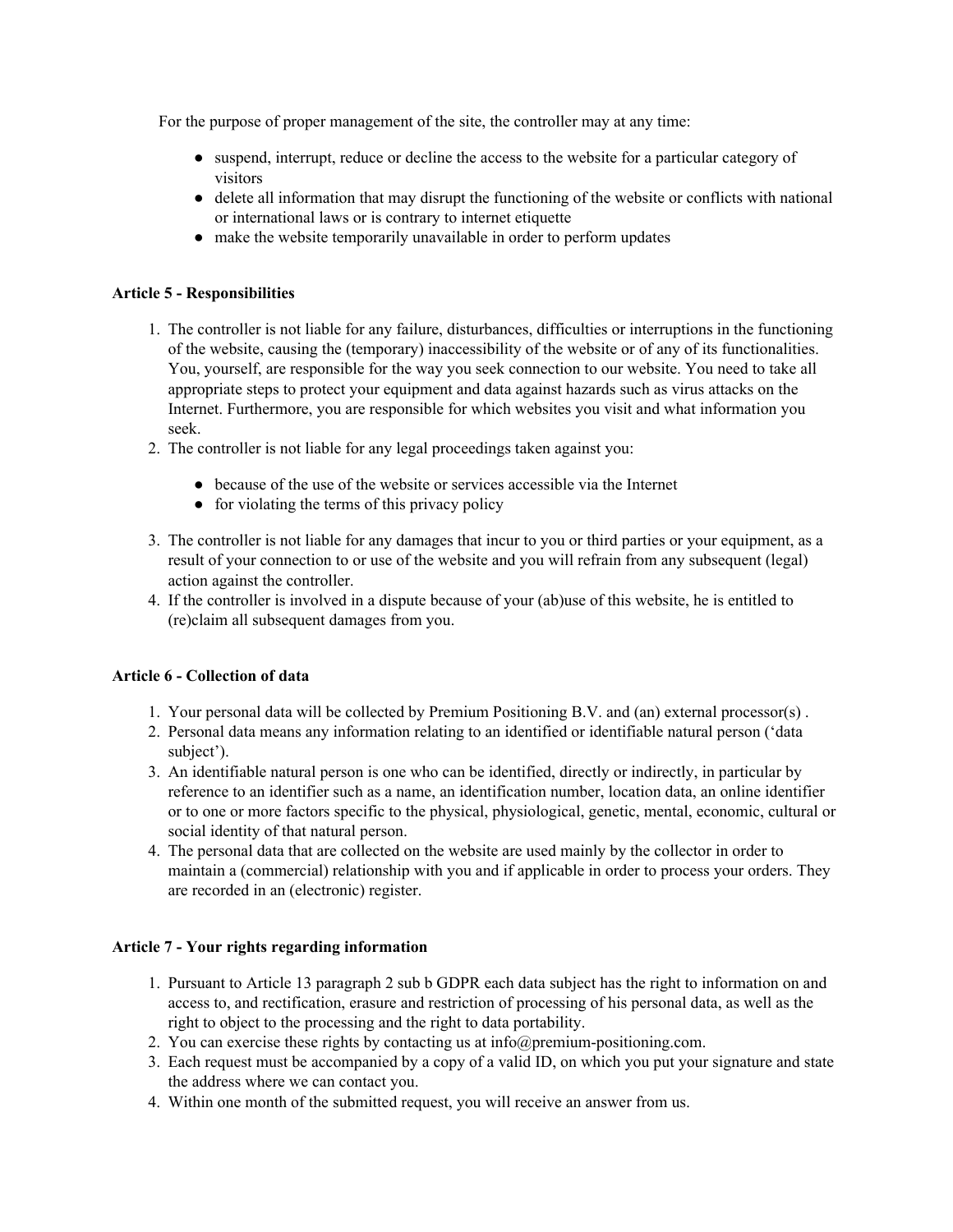5. Depending on the complexity and the number of the requests this period may be extended to two months.

### **Article 8 - Legal obligations**

- 1. In case of infringement of any law or regulation, of which a visitor is suspected and for which the authorities require the personal data collected by the collector, they will be provided to them after an explicit and reasoned request of those authorities, after which these personal data do not fall anymore under the protection of the provisions of this Privacy policy.
- 2. If any information is necessary in order to obtain access to certain features of the website, the controller will indicate the mandatory nature of this information when requesting these data.

### **Article 9 - Collected data and commercial offers**

- 1. You may receive commercial offers from the collector. If you do not wish to receive them (anymore), please send us an email to the following address: info@premium-positioning.com.
- 2. Your personal data may be used by our partners for commercial purposes. If you do not wish this to happen, please send us an email to the following address: info@premium-positioning.com.
- 3. If you encounter any personal data from other data subjects while visiting our website, you are to refrain from collection, any unauthorized use or any other act that constitutes an infringement of the privacy of the data subject(s) in question. The collector is not responsible in these circumstances.

### **Article 10 - Data retention**

The collected data are used and retained for the duration determined by law.

### **Article 11 - Cookies**

- 1. A cookie is a small text file placed on the hard drive of your electronic device upon visiting our website. A cookie contains data so you can be recognized as a visitor when you are visiting our website. It enables us to adjust to your needs and it facilitates you to log in on our website. When you visit our website, we inform you about the use of cookies. By continuing to use our website you accept its use, unless we ask permission by other means. Your consent is valid for a period of thirteen months.
- 2. We use the following types of cookies on our website:

- Functional cookies: like session and login cookies to collect session and login information.

- Anonymised Analytic cookies: to obtain information regarding the visits to our website, like numbers of visitors, popular pages and topics. In this way we can adjust our communication and information to the needs of our visitors. We can not see who visits our sites or from which personal device the visit has taken place.

- Non-anonymised Analytic cookies: to obtain information regarding the visits to our website, like the number of visitors, popular pages and topics. In this way we can adjust our communication and information to the needs of our visitors.

- Tracking Cookies: like advertising cookies that are intended to show relevant advertisements. By using these cookies we may deduce your personal interests. Thus (other) organisations may show you targeted advertisements when you visit their website. Tracking cookies make profiling possible and